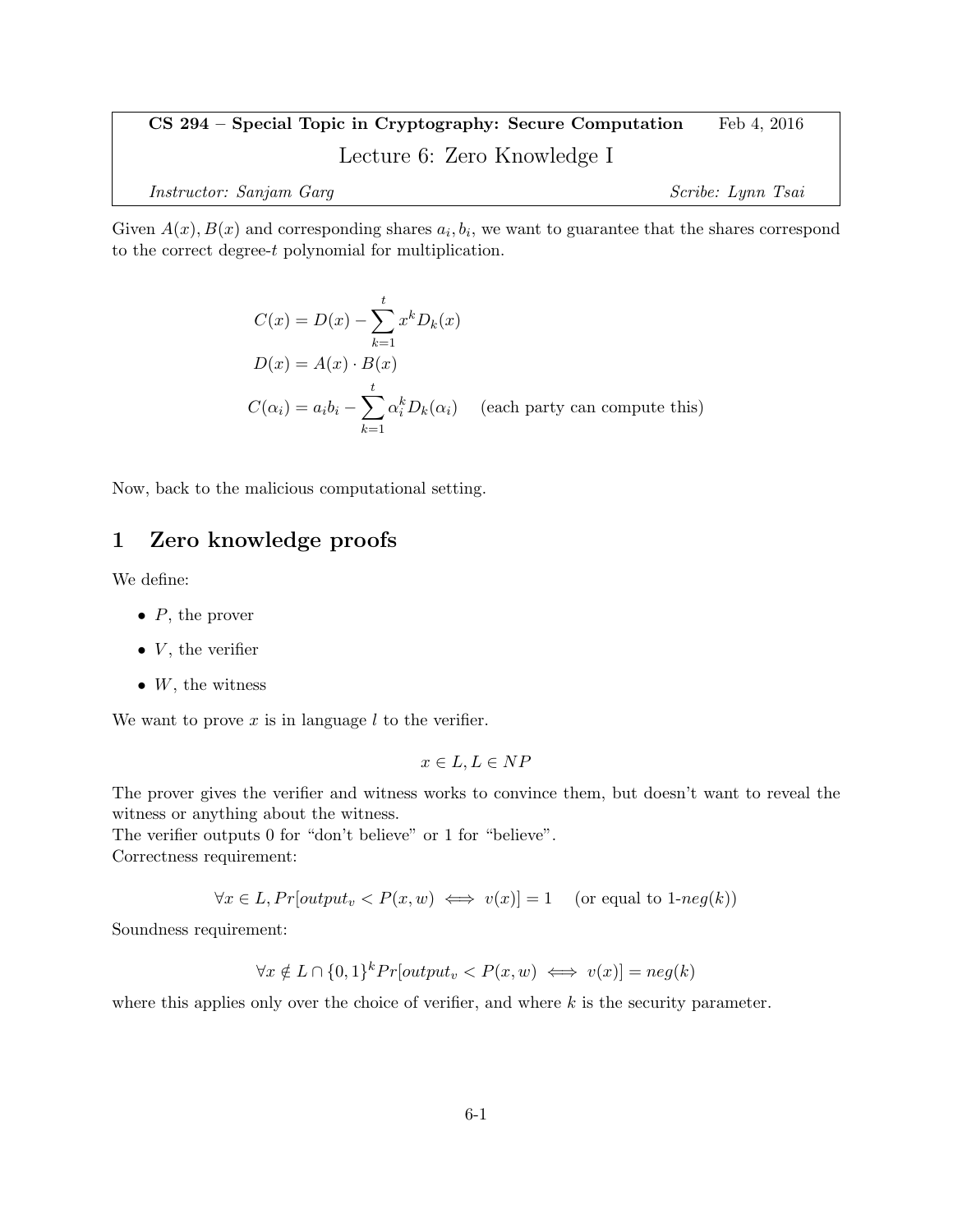### 1.1 What can the prover do?

Soundness: prover is unbounded

 $\forall x \notin L \forall p^* Pr[output_v < p^*(x) \iff V(x) \geq 1] = neg(k)$  (evil prover, possibly unbounded)

Still cannot convince verifier of false statement.  $argument · system = polynomial time$ proof system = unbounded case

#### 1.2 Graph Non-isomorphism

$$
GNI = \{G_0, G_1\} : \{G_o \not\cong G_1\} \nexists F : V_{G_0} \to V_{G_1}
$$
  
s.t.  $(u, v) \in E_{G_0} \iff (f(u), f(v)) \in E_{G_1}$   
 $E = \text{edge set}$   

$$
GI = \{(G_0, G_1) : G_0 \sim G_1\}
$$

The verifier always takes polynomial time.

$$
G_0 \simeq G_1
$$
  

$$
P \stackrel{H}{\longleftrightarrow} V
$$
  

$$
\stackrel{b'}{\longrightarrow}
$$

Figure out which one it's isomorphic to, and send it.

- 1. Sample a random permutation  $\pi$
- 2.  $b \leftarrow \{0, 1\}$
- 3.  $H = \pi(G_b)$
- 4. if  $b = b'$  then output 1, else 0

$$
G_0 \simeq G_1
$$
  

$$
P \xrightarrow{H} V
$$
  

$$
\xleftarrow{b} \xrightarrow{\phi}
$$

$$
f = V_{G_0} \to V_{G_1}
$$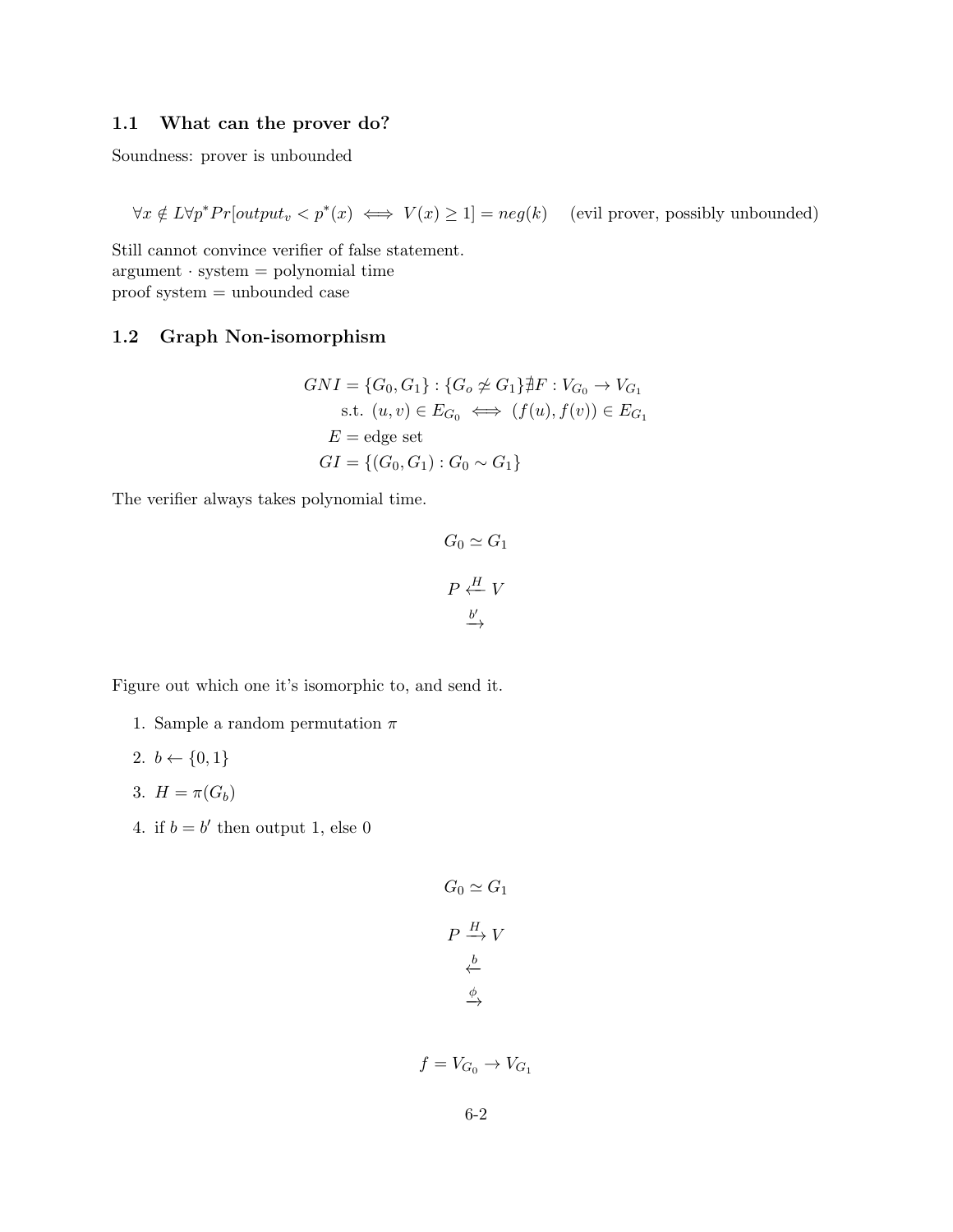1. Sample  $\pi$  random permutation

$$
2. H = \pi(G_0)
$$

3. Send  $\phi$  s.t.  $\phi: G_0 \to H$ 

Must be isomorphic, else can only cheat with probability  $\frac{1}{2}$ . Keep running over and over, eventually probability of being caught is  $1 - \frac{1}{2l}$  $\frac{1}{2^k}$ , which is huge.

Correctness and soundness were proved, which also hold in unbounded.

No guarantee that verifier might learn something about witness. For example:

$$
P \stackrel{H}{\longleftrightarrow} V
$$

$$
\stackrel{b'}{\longrightarrow}
$$

If V sends wrong graph to get info. Want to know which graph is isomorphic, used the prover.

#### 1.3 Honest verifiers

Semi-honest: follows the protocol, but wants to learn everything possible.

$$
HVZK\exists \text{ a simulator } s, s.t. \ \forall x \in L, w \in R_L(x), z \in \{0, 1\}^*
$$

$$
\{view_v\langle P(x, w) \iff v(x, z) \rangle\} = \{s(x)\}\
$$

Black box, stronger definition:

$$
ZK: \exists \text{ a simulators, s.t } } \forall v^*, x \in L, w \in R_L(x), z \in \{0, 1\}^*
$$

$$
\{view_{v^*}\langle P(x, w) \iff v^*(x, z)\rangle\} \simeq \{s^*(x, z)\}
$$

Non-black box:

$$
ZK:\forall V^* \exists s
$$

Start with  $HVZK: G \in 3$  color

- 1. Sample random function g,  $C_v$  is commitment to coloring  $g : f(u) \to \text{separate box}$  for every node in the box.
- 2. *V* sends  $e, edge(u, v)$ .
- 3.  $P$  sends key for  $u, v$  and open boxes

$$
G \in 3 \text{ color}: \exists f: V_g \to \{K, B, G\} \text{ s.t. } \forall (u, v) \exists E_g, f(u) \neq f(v)
$$

- $\bullet\,$   $P$  figured out how to color graph
- $\bullet$  *V* failed, said impossible